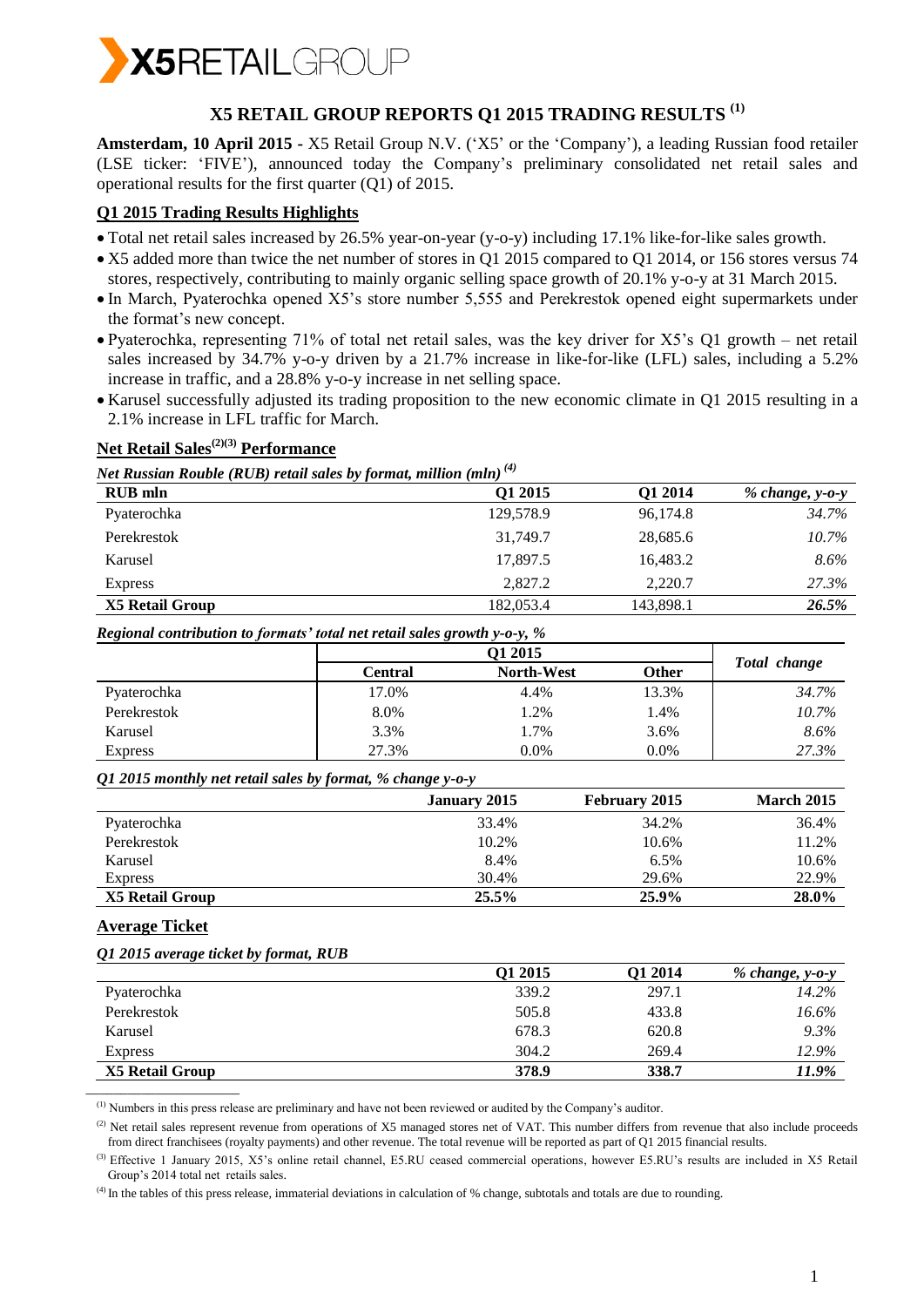

# **Average Number of Customer Visits**

*Q1 2015 # of customers, mln.*

|                 | O1 2015 | Q1 2014 | % change, y-o-y |
|-----------------|---------|---------|-----------------|
| Pyaterochka     | 435.8   | 369.8   | 17.9%           |
| Perekrestok     | 71.5    | 75.7    | $(5.6\%)$       |
| Karusel         | 30.2    | 30.4    | $(0.7\%)$       |
| <b>Express</b>  | 10.9    | 9.6     | 13.4%           |
| X5 Retail Group | 548.4   | 485.8   | 12.9%           |

*Q1 2015 average monthly ticket and customer visits by format, % change y-o-y*

| Average ticket         | <b>January 2015</b> | February 2015 | <b>March 2015</b> |
|------------------------|---------------------|---------------|-------------------|
| Pyaterochka            | 12.0%               | 14.8%         | 15.6%             |
| Perekrestok            | 17.1%               | 17.8%         | 15.1%             |
| Karusel                | 11.7%               | 9.6%          | 7.0%              |
| <b>Express</b>         | 12.3%               | 14.1%         | 12.4%             |
| <b>X5 Retail Group</b> | 10.5%               | 12.3%         | 12.5%             |
| $#$ of customers       |                     |               |                   |
| Pyaterochka            | 18.6%               | 16.9%         | 18.1%             |
| Perekrestok            | $(5.4\%)$           | $(6.3\%)$     | $(5.1\%)$         |
| Karusel                | $(3.1\%)$           | $(2.9\%)$     | 3.5%              |
| <b>Express</b>         | 16.8%               | 14.3%         | 10.0%             |
| X5 Retail Group        | 13.3%               | 12.0%         | 13.4%             |

# **LFL Sales Performance**

\_\_\_\_\_\_\_\_\_\_\_\_\_\_\_\_\_\_\_\_\_\_\_\_

*Q1 2015 LFL(1) store performance by format, %*

|                 | <b>Sales</b> | <b>Traffic</b> | <b>Basket</b> |
|-----------------|--------------|----------------|---------------|
| Pyaterochka     | 21.7%        | 5.2%           | 15.7%         |
| Perekrestok     | 7.5%         | $(6.0\%)$      | 14.4%         |
| Karusel         | 7.8%         | $(1.4\%)$      | 9.4%          |
| <b>Express</b>  | 5.8%         | $(2.1\%)$      | 8.1%          |
| X5 Retail Group | 17.1%        | $2.9\%$        | 13.7%         |

### *Q1 2015 monthly LFL store performance by format, %*

| ~               |              | <b>January 2015</b> |               |              | February 2015  |               |              | <b>March 2015</b> |               |
|-----------------|--------------|---------------------|---------------|--------------|----------------|---------------|--------------|-------------------|---------------|
|                 | <b>Sales</b> | <b>Traffic</b>      | <b>Basket</b> | <b>Sales</b> | <b>Traffic</b> | <b>Basket</b> | <b>Sales</b> | <b>Traffic</b>    | <b>Basket</b> |
| Pyaterochka     | 21.2%        | 6.7%                | 13.6%         | 21.6%        | 4.3%           | 16.6%         | 22.2%        | 4.5%              | 16.9%         |
| Perekrestok     | 8.3%         | $(6.0\%)$           | 15.2%         | 8.1%         | $(6.6\%)$      | 15.7%         | 6.4%         | $(5.5\%)$         | 12.6%         |
| Karusel         | 8.5%         | $(2.9\%)$           | 11.8%         | 5.4%         | $(3.9\%)$      | 9.7%          | 9.3%         | 2.1%              | 7.0%          |
| <b>Express</b>  | 4.4%         | $(2.3\%)$           | 6.9%          | 5.9%         | $(3.0\%)$      | 9.1%          | 6.8%         | $(1.3\%)$         | 8.2%          |
| X5 Retail Group | 16.8%        | $3.9\%$             | 12.4%         | 16.8%        | $2.0\%$        | 14.5%         | 17.4%        | 2.8%              | 14.3%         |

<sup>(1)</sup> LFL comparisons of retail sales between two periods are comparisons of retail sales in local currency (including VAT) generated by the relevant stores. The stores that are included in LFL comparisons are those that have operated for at least 12 full months. Their sales are included in LFL calculation starting from the day of the store's opening. We include all stores that fit our LFL criteria in each reporting period.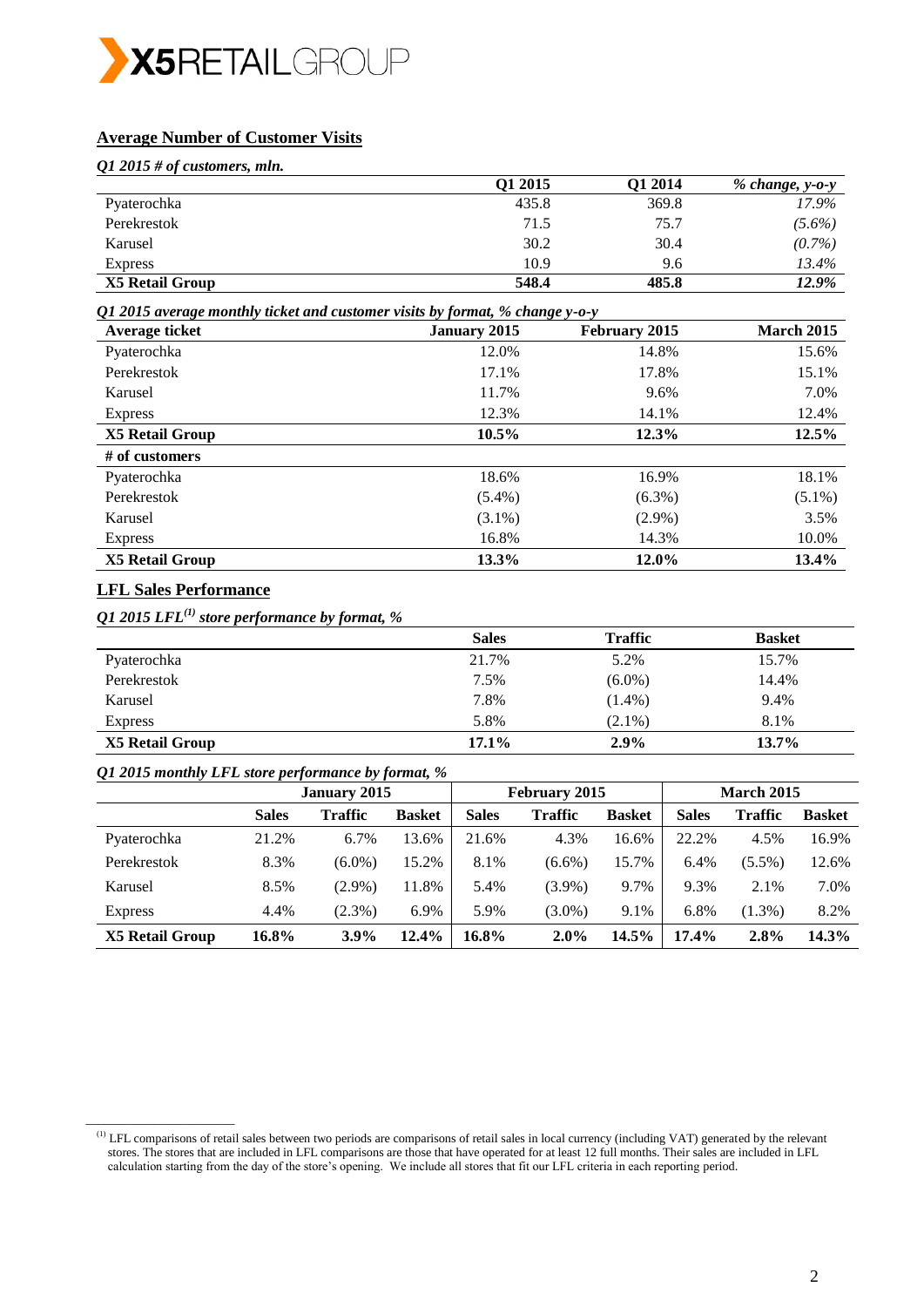

# **Expansion Dynamics**

#### *Selling space and # of stores by format*

|                                       | As at       | As at     | % change        | As at       | % change         |
|---------------------------------------|-------------|-----------|-----------------|-------------|------------------|
|                                       | $31-Mar-15$ | 31-Dec-14 | $vs. 31-Dec-14$ | $31-Mar-14$ | $vs. 31$ -Mar-14 |
| Selling space, square meters (sq. m.) |             |           |                 |             |                  |
| Pyaterochka                           | 1,859,307   | 1,754,250 | $6.0\%$         | 1,443,137   | 28.8%            |
| Perekrestok                           | 419,827     | 415,788   | $1.0\%$         | 392,631     | $6.9\%$          |
| Karusel                               | 361,679     | 358,593   | $0.9\%$         | 360,531     | $0.3\%$          |
| <b>Express</b>                        | 40,932      | 43,612    | $(6.1\%)$       | 36,194      | 13.1%            |
| <b>X5 Retail Group</b>                | 2,681,745   | 2,572,243 | 4.3%            | 2,232,492   | 20.1%            |
| $#$ of stores                         |             |           |                 |             |                  |
| Pyaterochka                           | 4.958       | 4.789     | 3.5%            | 3966        | 25.0%            |
| Perekrestok                           | 405         | 403       | 0.5%            | 384         | 5.5%             |
| Karusel                               | 83          | 82        | $1.2\%$         | 81          | 2.5%             |
| <b>Express</b>                        | 193         | 209       | $(7.7\%)$       | 187         | 3.2%             |
| X5 Retail Group                       | 5,639       | 5,483     | 2.8%            | 4 6 18      | 22.1%            |

*Net selling space and # of stores added by format*

|                           | Q1 2015 | Q1 2014  | % Change, y-o-y |
|---------------------------|---------|----------|-----------------|
| Net selling space, sq. m. |         |          |                 |
| Pyaterochka               | 105,057 | 29,035   | 261.8%          |
| Perekrestok               | 4,039   | (5,119)  | n/a             |
| Karusel                   | 3,086   | (15,277) | n/a             |
| <b>Express</b>            | (2,679) | 971      | n/a             |
| <b>X5 Retail Group</b>    | 109,503 | 9,609    | 1039.6%         |
| Net # of stores           |         |          |                 |
| Pyaterochka               | 169     | 84       | 101.2%          |
| Perekrestok               | 2       | (6)      | n/a             |
| Karusel                   |         | (2)      | n/a             |
| <b>Express</b>            | (16)    | (2)      | 700.0%          |
| <b>X5 Retail Group</b>    | 156     | 74       | 110.8%          |

#### *Regional contribution to formats' total net selling space growth y-o-y in Q1 2015, %*

| . .            | Central | <b>North-West</b> | Other     | <b>Total change</b> |
|----------------|---------|-------------------|-----------|---------------------|
| Pyaterochka    | 9.0%    | 2.3%              | 17.5%     | 28.8%               |
| Perekrestok    | 4.9%    | 0.1%              | .9%       | 6.9%                |
| Karusel        | 1.6%    | $(0.3\%)$         | $(1.0\%)$ | 0.3%                |
| <b>Express</b> | 13.1%   | $0.0\%$           | $0.0\%$   | 13.1%               |

# **Key Drivers for Q1 2015 Results**

**Sales**

- Higher food inflation in Q1 2015 drove average customer spends across all formats.
- The increase in customer visits was primarily attributable to Pyaterochka expansion, as well as higher traffic in existing Pyaterochka stores due to ongoing customer redistribution driven by the challenging macroeconomic environment, which also resulted in a reduction in customer visits and traffic at Perekrestok and Karusel.

### **Expansion**

- Pyaterochka was the main driver for the increase in selling space in Q1 2015 opening more than 2x the net number of stores compared to Q1 2014, while the average selling space per store also increased by approximately 80% to 622 sq. m.
- Continued investments into existing stores resulted in the refurbishment of 332 Pyaterochkas, 11 Perekrestoks and one Karusel store in Q1 2015.
- In Q1 2015, as part of the Company's ongoing rationalization program, 15 Pyaterochkas, five Perekrestoks and 25 Express stores were closed.